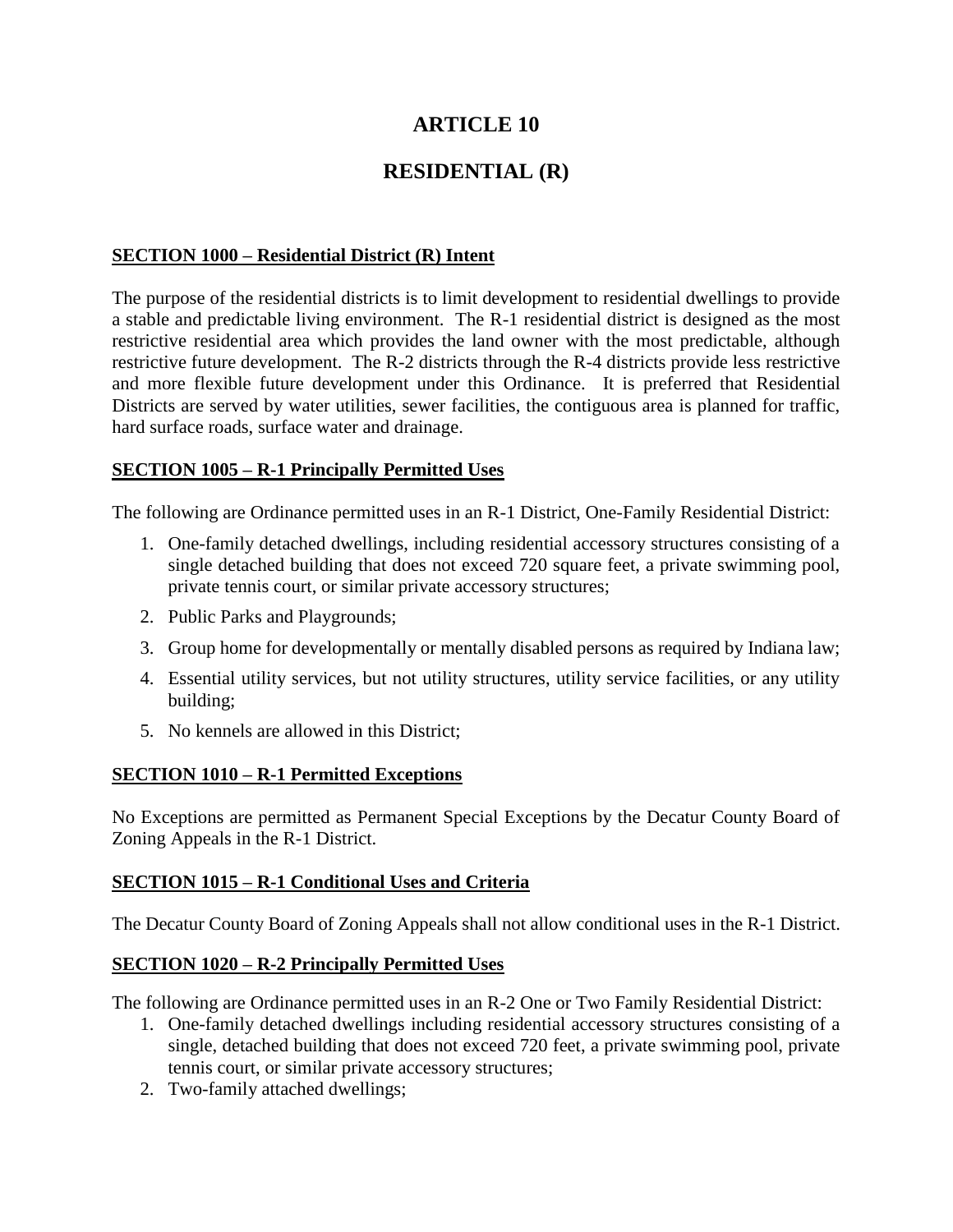- 3. A group home for developmentally or mentally disabled persons as required by Indiana law;
- 4. Public Parks and Playgrounds;
- 5. Essential utility services but not utility structures, utility services facilities, or utility buildings.
- 6. No Kennels are allowed in this District.

#### **SECTION 1025 – R-2 Permitted Exceptions**

The following are permitted as Permanent Special Exceptions when authorized by the Decatur County Board of Zoning Appeals in the R-2 District:

- 1. Schools and Public Libraries;
- 2. Churches and Chapels;
- 3. Cemeteries;
- 4. Municipal buildings, fire departments, and police departments;
- 5. Public utility structures;
- 6. Nursery schools and in-home day care facilities;
- 7. Bed and breakfast lodging facilities where the owner also occupies the facility as their residence.

#### **SECTION 1030 – R-2 Conditional Uses**

The Decatur County Board of Zoning Appeals may allow Conditional Uses in the R-2 District which when granted shall specifically describe and define the permitted activity and limit the duration of the activity:

- 1.) Home Occupations under the following conditions:
	- a) That the occupation is conducted entirely within the dwelling or in a detached building as approved by the Decatur County Board of Zoning Appeals;
	- b) That the occupation is operated by the owner and his family that resides upon the premises with not more than two non-family employees;
	- c) That no signs or advertisements are displayed upon the premises unless approved by the Decatur County Board of Zoning Appeals;
	- d) That the occupation customarily will provide its product or service to a limited number of customers or clients at the same time;
	- e) That the occupation does not require the storage of materials outside any structure;
	- f) Such other specifications that the Decatur County Board of Zoning Appeals determines are necessary for the health, safety, and welfare of adjoining property owners.
	- g) That the use, when permitted by the Decatur County Board of Zoning Appeals, shall have a definite expiration as determined by the Decatur County Board of Zoning Appeals which shall not exceed Five (5) years. Prior to the expiration of the initial conditional use period, the Owner shall be required to complete a renewal application with the Decatur County Area Plan Commission Office. At that time, all adjoining property owners will be provided notice of the request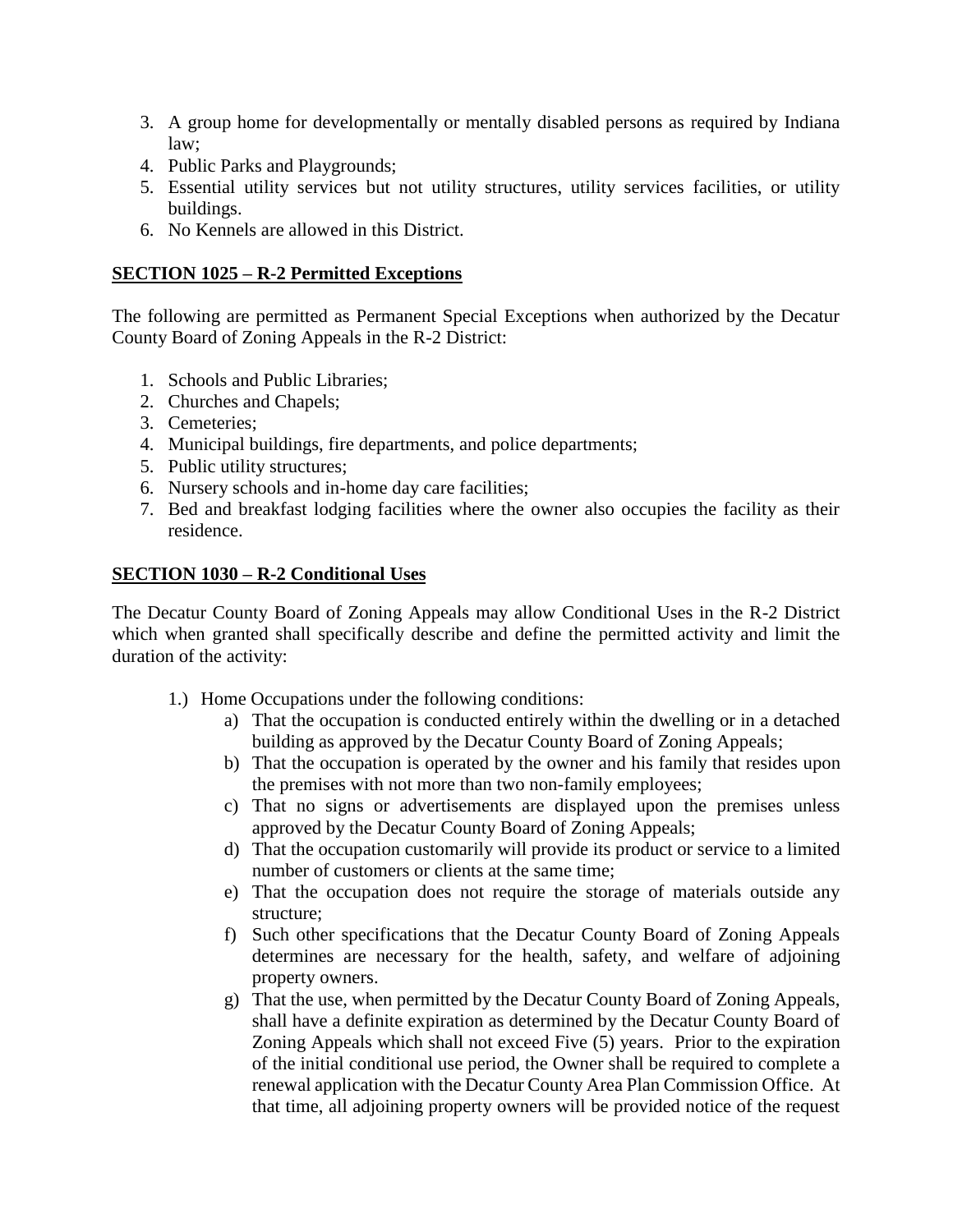for renewal of the conditional use by Certified Mail. If there are no objections to the renewal of the conditional use, then the conditional use shall be extended administratively by the Area Plan Director. If any objections are made within Thirty (30) days after the notices are sent, then the matter will be scheduled at the next Board of Zoning Appeals meeting. The owner shall be responsible for the cost of the Certified Mail fees if the conditional use is renewed administratively. If the matter is scheduled for a meeting, the owner shall be responsible for the full application fee.

# **SECTION 1035 –R-3 Principally Permitted Uses**

The following are Ordinance Permitted Uses in an R-3 Multiple Family Residential District:

- 1. One-family, detached dwelling including residential accessory structures consisting of a single, detached building that does not exceed 720 square feet, a private swimming pool, private tennis court, or similar private accessory structures;
- 2. Two-family attached dwellings, and also any apartment units or multiple family attached or detached units;
- 3. Group home for developmentally or mentally disabled persons as required by Indiana law;
- 4. Public Parks and Playgrounds;
- 5. Essential utility services but not utility structures, utility service facilities, or utility buildings unless such structures are approved as a Special Exception;
- 6. Schools, Public Libraries, Museums;
- 7. Municipal buildings, fire departments, and police departments;
- 8. Churches and Chapels;
- 9. Cemeteries;
- 10. No Kennels are allowed in this District.

## **SECTION 1040 – R-3 Conditional Uses**

The Decatur County Board of Zoning Appeals may allow Conditional Uses in the R-3 District which when granted shall specifically describe and define the Permitted Activity and also limit the duration of the activity:

- 1.) Home Occupations under the following conditions:
	- a. That the occupation is conducted entirely within the dwelling or in a detached building as approved by the Decatur County Board of Zoning Appeals;
	- b. That the occupation is operated by the owner and his family that resides upon the premises and not more than two non-family employees;
	- c. That no signs or advertisements are displayed upon the premises unless approved by the Decatur County Board of Zoning Appeals;
	- d. That the occupation customarily will provide its product or service to a limited number of customers or clients at the same time;
	- e. That the occupation does not require the storage of materials outside any structure;
	- f. Such other specifications that the Decatur County Board of Zoning Appeals determines are necessary for the health, safety, and welfare of adjoining property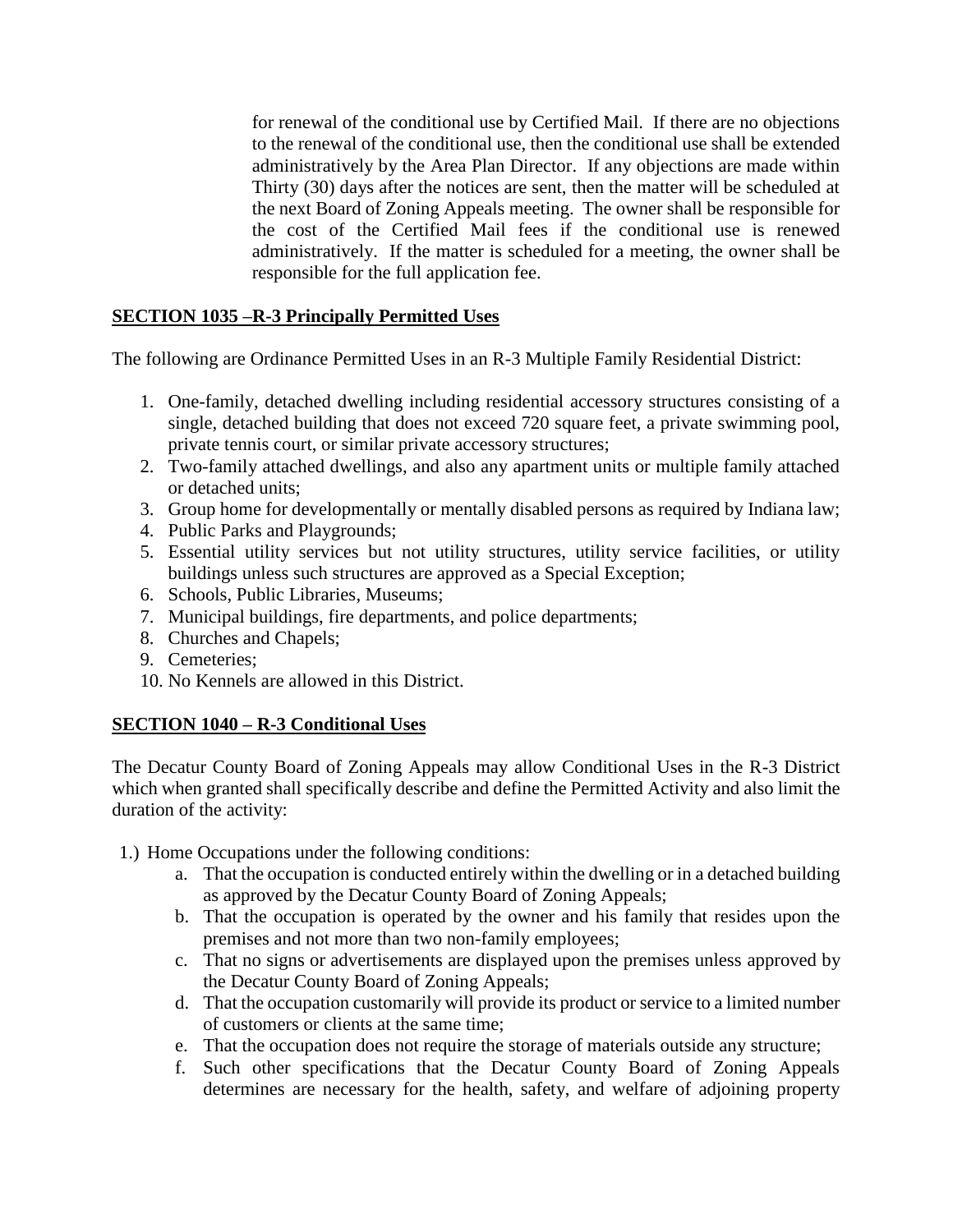owners.

g. That the use, when permitted by the Decatur County Board of Zoning Appeals, shall have a definite expiration as determined by the Decatur County Board of Zoning Appeals which shall not exceed Five (5) years. Prior to the expiration of the initial conditional use period, the Owner shall be required to complete a renewal application with the Decatur County Area Plan Commission Office. At that time, all adjoining property owners will be provided notice of the request for renewal of the conditional use by Certified Mail. If there are no objections to the renewal of the conditional use, then the conditional use shall be extended administratively by the Area Plan Director. If any objections are made within Thirty (30) days after the notices are sent, then the matter will be scheduled at the next Board of Zoning Appeals meeting. The owner shall be responsible for the cost of the Certified Mail fees if the conditional use is renewed administratively. If the matter is scheduled for a meeting, the owner shall be responsible for the full application fee.

# **SECTION 1045 – R-4 Principally Permitted Uses**

The following are Ordinance Permitted Uses in an R-4 Multiple Family Residential District:

- 1. One-family, detached dwelling including residential accessory structures consisting of a single, detached structure that does not exceed 720 square feet, a private swimming pool, private tennis court, or similar private accessory structures;
- 2. Two-family, attached dwellings including residential accessory structures consisting of a single, detached structure that does not exceed 720 square feet, a private swimming pool, private tennis court, or similar private accessory structures;
- 3. Apartment units or multiple family attached or detached units;
- 4. Group home for developmentally or mentally disabled persons as required by Indiana law;
- 5. Public Parks and Playgrounds;
- 6. Essential utility services but not utility structures, utility service facilities, or utility buildings unless such structures are approved as a Special Exception;
- 7. Schools, Public Libraries, and Museums;
- 8. Municipal buildings, fire departments, and police departments;
- 9. No Kennels are allowed in this District.

## **SECTION 1050 – R-4 Permitted Exceptions**

The following are permitted as Permanent Special Exceptions when authorized by the Decatur County Board of Zoning Appeals in the R-4 District:

- 1. Hospitals;
- 2. Nursing Homes;
- 3. Public utility structures;
- 4. Civic, fraternal, or private lodges or club facilities;
- 5. Funeral homes;
- 6. Single wide manufactured home parks, single wide manufactured home subdivisions, and Tiny Home Parks.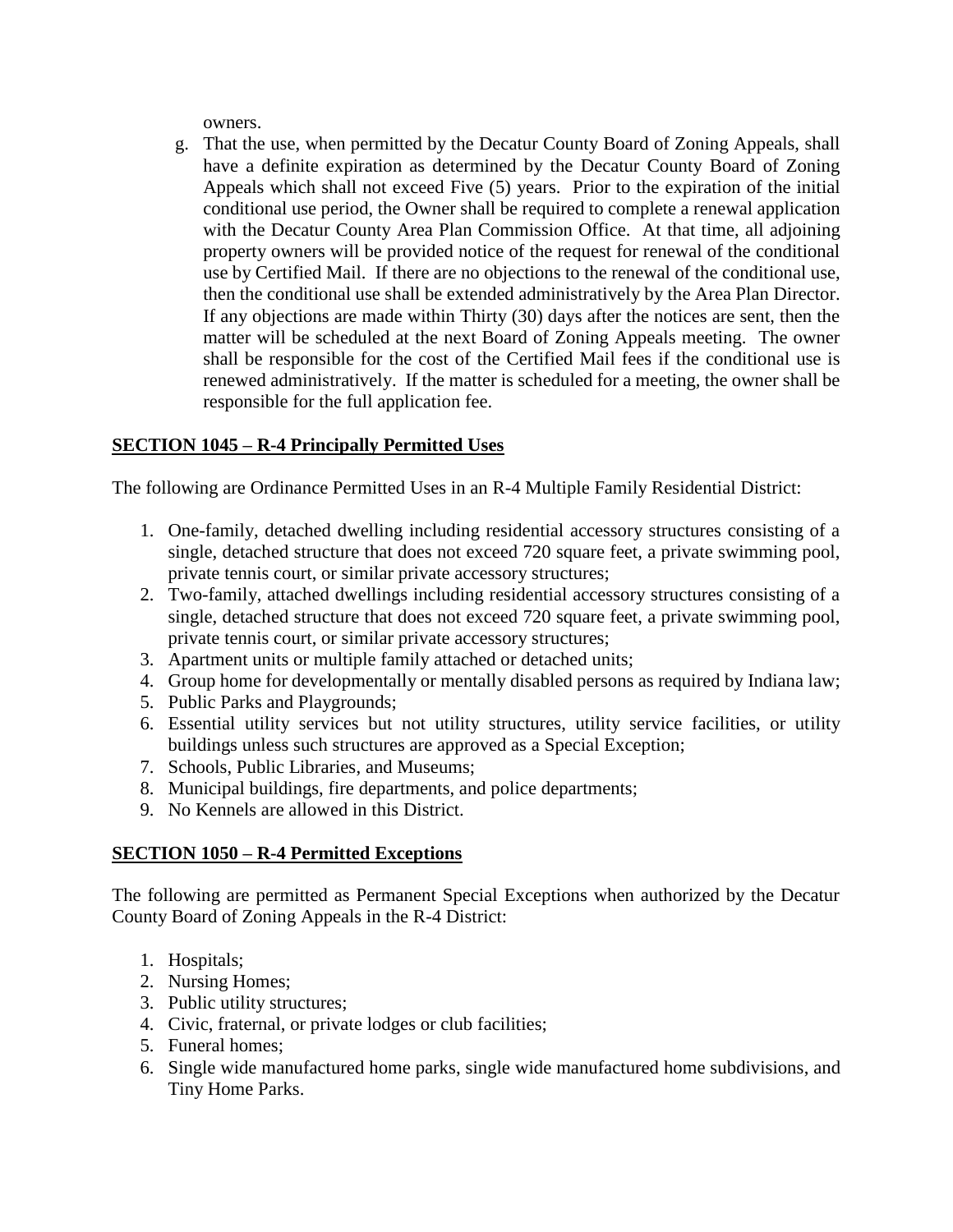- 7. Nursery schools and in-home private day care facilities;
- 8. Bed and breakfast lodging facilities where the owner also occupies the facility as their residence;
- 9. Home Occupations under the following conditions:
	- a. That the occupation is conducted entirely within the dwelling or in a detached building as approved by the Decatur County Board of Zoning Appeals;
	- b. That the occupation is operated by the owner and his family that resides upon the premises and not more than two non-family employees;
	- c. That no signs or advertisements are displayed upon the premises unless approved by the Decatur County Board of Zoning Appeals;
	- d. That the occupation customarily will provide its product or service to a limited number of customers or clients at the same time;
	- e. That the occupation does not require the storage of materials outside any structure;
	- f. Such other specifications that the Decatur County Board of Zoning Appeals determines are necessary for the health, safety, and welfare of adjoining property owners.
	- g. That the use, when permitted by the Decatur County Board of Zoning Appeals, shall have a definite expiration as determined by the Decatur County Board of Zoning Appeals which shall not exceed Five (5) years. Prior to the expiration of the initial conditional use period, the Owner shall be required to complete a renewal application with the Decatur County Area Plan Commission Office. At that time, all adjoining property owners will be provided notice of the request for renewal of the conditional use by Certified Mail. If there are no objections to the renewal of the conditional use, then the conditional use shall be extended administratively by the Area Plan Director. If any objections are made within Thirty (30) days after the notices are sent, then the matter will be scheduled at the next Board of Zoning Appeals meeting. The owner shall be responsible for the cost of the Certified Mail fees if the conditional use is renewed administratively. If the matter is scheduled for a meeting, the owner shall be responsible for the full application fee.

#### **SECTION 1055 – Prior Residential Zoning Districts**

The provisions of the R-4 District shall hereinafter be the provisions for the prior existing R-5 and R-6 Districts.

#### **SECTION 1060 – Size and Distance Regulation**

The following are the minimum dimensions and area requirements for buildings or structures within residential districts:

| <b>Classification</b> | <b>Minimum Front</b> | Minimum Side Yard   Minimum Rear |                     |
|-----------------------|----------------------|----------------------------------|---------------------|
|                       | <b>Yard Setback</b>  | <b>Setback</b>                   | <b>Yard Setback</b> |
| $R-1$                 | 30 feet              | 10 feet                          | 20 feet             |
| $R-2$                 | 20 feet              | 8 feet                           | 15 feet             |
| $R-3$                 | 20 feet              | 6 feet                           | 10 feet             |
| $R-4$                 | 20 feet              | 6 feet                           | 10 feet             |